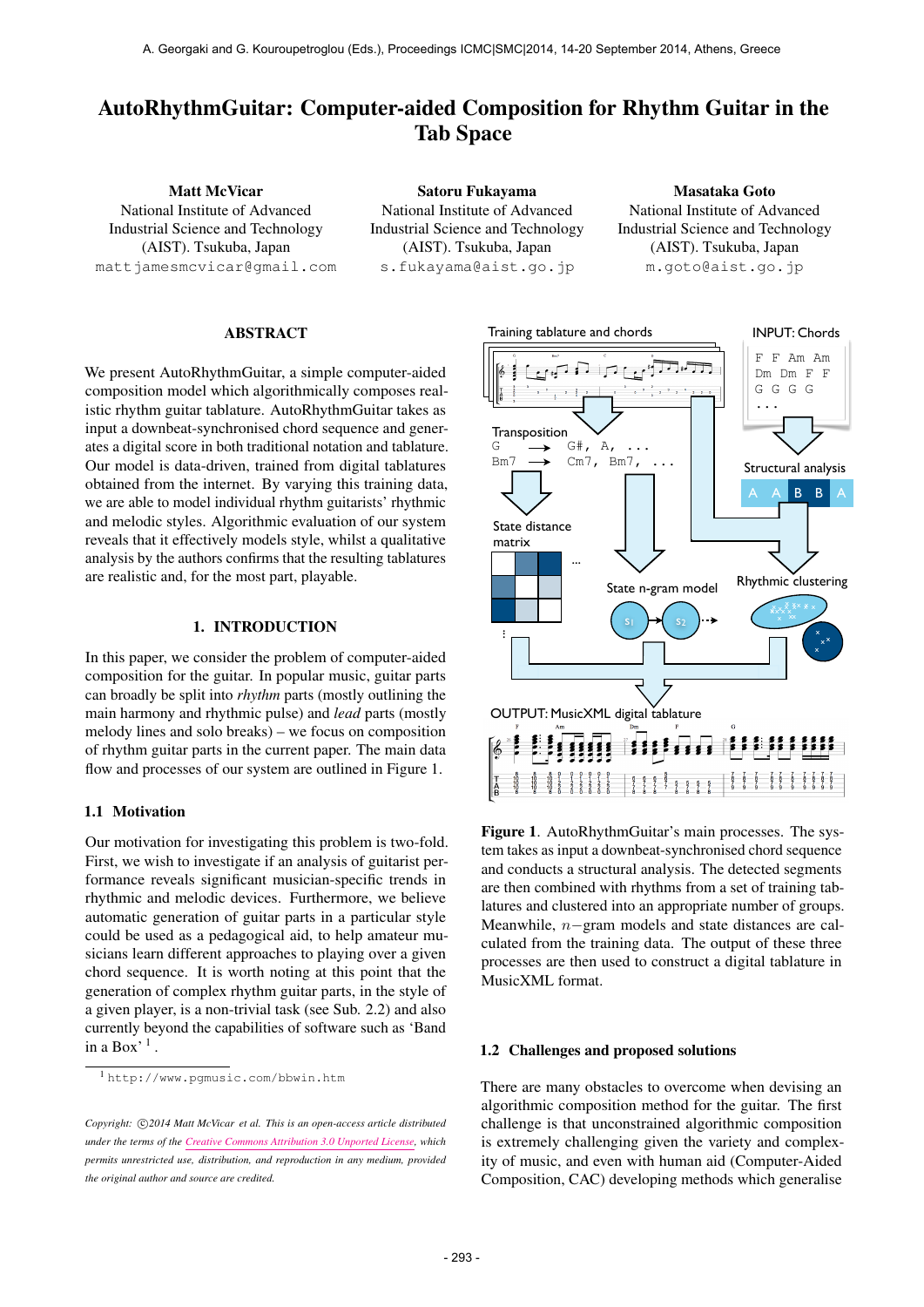well to unseen situations remains problematic. We tackle these challenges in the current work by having users of AutoRhythmGuitar input a chord sequence to the model (see Figure 1), and by using resources from the web, transposing the data to maximize the generalisation potential (see Subsections 4.4 and 5.1).

Second, we are not currently aware of any CAC systems which are guitar-specific. If existing general–purpose CAC models are used for our task, the resulting piece may not be playable on the guitar, owing to sudden jumps around the neck. This would therefore necessitate an arrangement of the piece (see 2.2 for a definition of this term). Furthermore, these systems do not incorporate appealing features of the instrument such as hammer-ons, pull-offs, or slides. In this paper, we identify these as guitar-specific challenges and solve them by composing rhythm guitar music directly in the tablature space (see 2.1). Furthermore, we use algorithmic means to ensure that the resulting music is playable (4.4), with models for the previously-mentioned ornaments built into the model (4.5).

Finally, we observed (see 4.1) that professional rhythm guitarists use a high degree of repetition within songs, and that this repetition appears to be grouped into structures. Without prior knowledge of musical structure, existing techniques would fail to replicate this behaviour. An analysis of the input chord sequence is therefore conducted in this work to make our output tablatures *structurally consistent* (see 4.5).

### 1.3 Paper structure

In Section 2, we discuss tablature notation and outline what we believe to constitute a rhythm guitarist's style. Section 3 then provides an overview of the relevant literature in computer-aided composition and automatic guitar arrangement. Our compositional model is presented in Section 4, and evaluated and analysed in Section 5. Finally, conclusions and suggestions for further work are outlined in Section 6.

# 2. BACKGROUND

### 2.1 Guitar tablature

The pitch ranges for guitar strings significantly overlap, so that for most pitches there exists no unique playing position (string and fret number) for a given note. This one-to-many relationship means that guitarists must make a decision on where best to fret each note on the instrument to minimise overall fretting hand movement, which can be challenging for beginner guitarists [1]. For this reason tablature notation (or simply 'tab', plural 'tabs'), which explicitly specifies the strings and frets on which notes are to be played, was developed. Examples of tabs alongside traditional musical notation are shown in Figure 2. Due to its unambiguous nature, tab is extremely popular amongst musicians, and it is for these reasons and with our pedagogical motivation in mind that the current study focuses on producing tablature output for rhythm guitar.

### 2.2 Styles of rhythm guitar playing

Despite the discussion above, it should be noted that the many-to-one mapping of fingering positions to musical score offers practitioners of the guitar great freedom in hand positioning and note selection given an underlying chord, and as such can be considered a creative benefit of the instrument. We postulate that professional guitarists develop a preference for certain chord shapes and fingerboard positions, and that this can be considered an aspect of their style (see examples below).

To avoid confusion with existing terminology<sup>2</sup>, we introduce the term *melodic voicing* to mean the free choice of notes and fingerboard positions a guitarist makes when composing a rhythm guitar part for a given chord. Illustrative examples showing the melodic voicings five popular guitarists have taken to playing over a C major chord are shown in Figure 2.

In the first measure, Eric Clapton plays a C 'fifth' chord (no third) in third position followed by a melodic break in the A minor pentatonic scale. The second measure shows Jimi Hendrix adding a ninth to the chord in eighth position with a leading melody to the D chord which follows (not shown). Jimmy Page takes a straightforward 'hard rock' approach in third position, whilst the last two guitarists (Keith Richards, The Rolling Stones; Slash, Guns N' Roses) opt for open position melodic voicings, but show two distinct approaches; the former strumming three or four note chords with alternating bass, the latter arpeggiating the chord in a typical rock ballad style.

It is precisely these aspects of rhythm guitar playing which will be attempting to model and imitate in this work. We next discuss the literature relevant to the current study.

### 3. EXISTING WORK

### 3.1 Computer-aided composition

Algorithmic composition can be described as the process of using a sequence of rules to combine musical parts into a composition [2] and has a rich and varied research history (see, for example, [3, 4] or the survey [5]), of which an interesting subset is Computer-Aided Composition (CAC) [6, 7, 8]. In this scenario, the compositional task is split between the computer and a human expert.

In line with the increase in availability of digital musical information, data-driven approaches to CAC have gained popularity in recent years. Widmer [9], and Schwanauer and Levitt [10] were both early adopters of the data-driven approach in the harmonization of a given melody. Conklin et al. [11] examined the prediction and generation of chorale music from examples. Dubnov et al. [12] investigated the modelling of musical style, learning from MIDI input in a wide variety of styles. Pachet and various collaborators [13, 14] have investigated the use of Markov chains for generation of novel content, with constraints to avoid plagiarism.

<sup>2</sup> *fingering decision*: mapping a score to tab, *arrangement*: minimally modifying a piece initially not written for guitar to make it playable [1].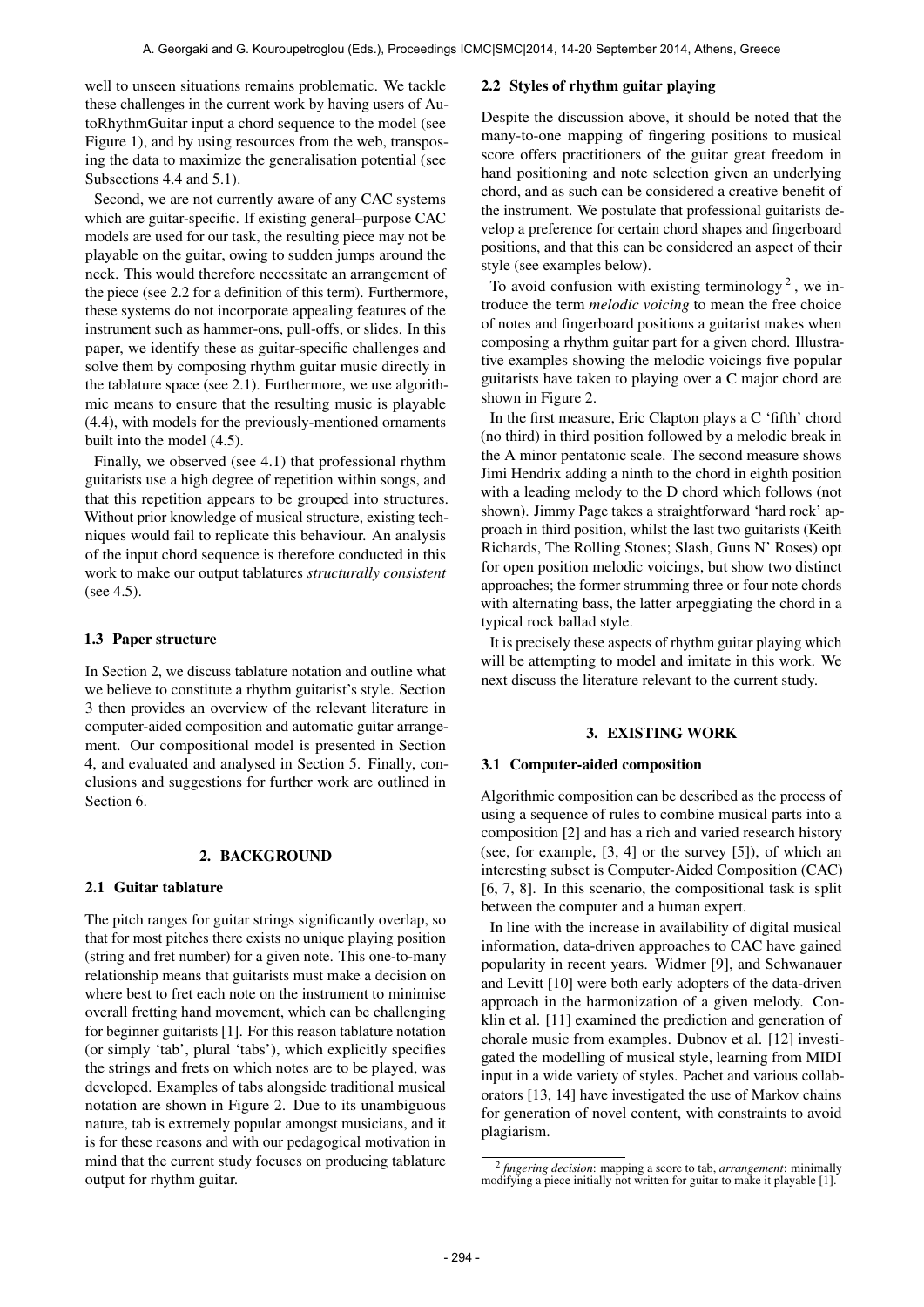

Figure 2. Examples of rhythm guitar styles taken by five professional guitarists when faced with a C major chord measure. Musical score is shown above, tablature below. Samples are taken (left to right) from "Badge" (Clapton/Harrison), "Fire" (Hendrix), "Immigrant Song" (Page/Plant), "Wild Horses" (Jagger/Richards), "Knockin' on Heaven's Door" (Dylan, arranged by Guns N' Roses). Notation used:  $/ =$  slide (glissando),  $\frac{1}{2}$  = hammer-on/pull-off, X = muted string

### 3.2 Automatic guitar fingering and arrangement

Sayegh first considered the problem of automatic arrangement for stringed instruments in 1989 [15], introducing an *optimum path paradigm* solution to the fingering problem, which was later extended by Radicioni et al. [16] to minimise phrase-level, rather than global, fingering difficulty. The latter model was evaluated on a single classical guitar piece of twenty-five measures, consisting of single notes (no chord tones), and was judged to be similar to the arrangement provided by a musical expert.

The *path difference learning* algorithm was introduced by Radisavljevic and Driessen [17], which learns the weight costs of a particular playing style based on labelled tabs. On a set of seven classical guitar pieces, the number of fingering errors when compared to a human arrangement dropped from 101 to 11 on the training set as the model converged, but they noted that results did not generalise well to unseen data due to a lack of training examples.

Genetic algorithms have been explored by Tuohy et al. [18, 19] as a means of efficiently exploring the large search space created in the fingering decision problem, in which the majority of the generated tablature coincided with humanmade annotations on selections from 34 guitar pieces of varying style. Recently, Yazawa et al. [20] also investigated the transcription of synthesized MIDI audio into playable guitar tablature by the use of playability constraints.

Finally, an Input-Output Hidden Markov Model has been suggested by Hori et al. [1] to assign fingerings to a given piece, where the hidden states represented physical positions of the fretting hand, and the observed states represented the notes produced. Model output was compared to commercial software on three pieces totalling seven measures, although no quantitative evaluation was performed.

# 4. MODEL DESCRIPTION

# 4.1 Coupling of rhythm and melody

To gain insight into how best to approach rhythm guitar composition, we begun by investigating some examples produced by professionals. We obtained digital guitar tabs for a selection of guitarists from GuitarProTab.net<sup>3</sup>. These tabs were exported to MusicXML via the GuitarPro software <sup>4</sup> to facilitate computational analysis. The rhythm for each measure was encoded as a length 16 vector r representing the note type at each sixteenth note. Measures which contained note durations shorter than this or tuplets were omitted from analysis.

We classified each sixteenth note as either an onset; held (sustained) note; rest; or muted note, denoting these rhythmic states as [0, 1, 2, 3] respectively, so that  $\mathbf{r} \in \{0, 1, 2, 3\}^{16}$ . We then defined rhythmic similarity between pairs  $r_1, r_2$ using the normalised Hamming similarity [21]:

$$
S_{\text{rhythm}}(\mathbf{r}_1, \mathbf{r}_2) = \frac{1}{16} \sum_{i=1}^{16} \mathbb{1}(\mathbf{r}_1^i = \mathbf{r}_2^i).
$$
 (1)

For melodic similarity, we collected the fretboard positions of every note or chord into a list of (string, fret) pairs, calling this a model *state*. For example, the state corresponding to the first quarter note in measure 1 in Figure 2 would be  $[(3, 5), (4, 5), (5, 3)]$ . Given that the number of states in a measure may differ and we are interested in the overlap of states and not their order in particular, we opted for the Jaccard index to define melodic similarity between two measures  $M_1, M_2$ :

$$
S_\text{melody}(\mathbf{M}_1, \mathbf{M}_2) = \frac{|\mathbf{M}_1 \cap \mathbf{M}_2|}{|\mathbf{M}_1 \cup \mathbf{M}_2|},
$$

where |·| indicates set cardinality and the intersection/union for measures  $M_1, M_2$  is taken over states in the measures. We then plotted the rhythmic and melodic similarities in a Self Similarity Matrix (SSM), a selection of which can be seen in Figure 3. It can be see from Figure 3 that rhythm guitar compositions typically feature a large amount of repetition, and that similarities in rhythm (below main diagonal) and pitch (above main diagonal) are strongly correlated. This coupling is easily understood from the perspective of musical structure: it seems that rhythm guitarists employ distinct rhythmic and melodic patterns in sections such as *verse*, *refrain*, or *chorus*.

To this end, the first stage of our processing is to perform a structural analysis of the input chord sequence, which we assume contains cues on the structural landscape of the target song. This information will then be used to assign rhythms and melodic voicings (see Figure 1).

<sup>3</sup> <http://www.gprotab.net/index.php>

<sup>4</sup> <http://www.guitar-pro.com/en/index.php>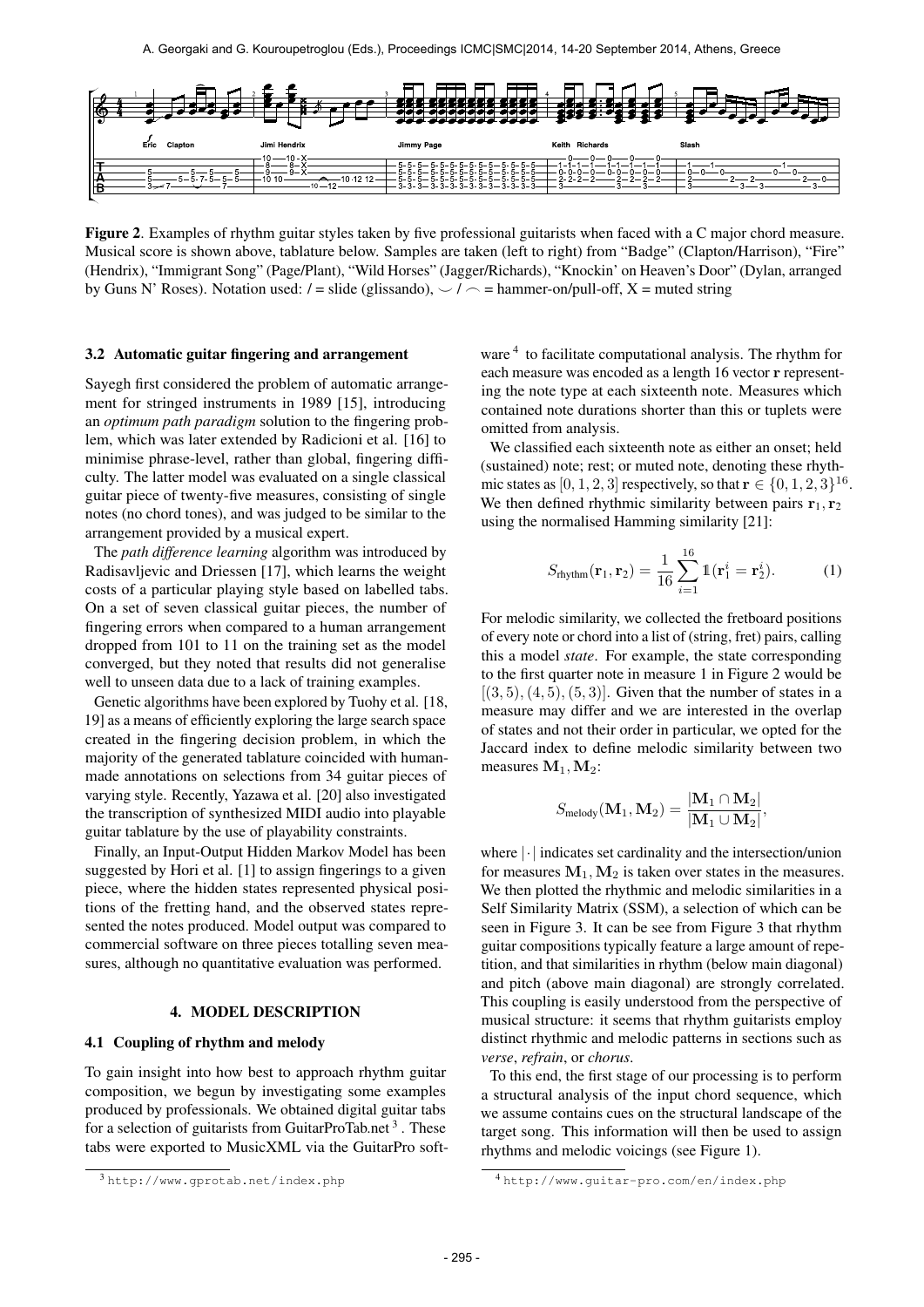

Figure 3. Self Similarity Matrices (SSM) for rhythmic (below main diagonal) and melodic (above main diagonal) similarity for a selection of three tabs. Top row: "Layla" (Clapton/Gordon), "Jumping Jack Flash" (Jagger/Richards). Bottom row: "Paradise City" (Rose, Slash, Stradlin/McKagen, Adler). Dark areas indicate high similarity.

#### 4.2 Chord segmentation algorithm

We employ a novelty-based approach to detecting structure in our input symbolic chord sequence, adapting the approach by Foote [22]. Our algorithm takes as input a text file of  $M$  lines – one for each measure in the song. Each line describes the chords in a measure, which we assume to be in common time (4,4) and at the sixteenth-note resolution. The first stage of pre-processing is to label any measures which contain only *no chord* (silence etc.) as a unique segment type.

An  $M \times M$  self-similarity matrix S is then computed, with similarity between the two length 16 vectors defined by Hamming similarity (Equation 1). We then pass an  $n \times n$ binary checkerboard matrix C through the diagonal of S, with the novelty at time  $t$  calculated as

Novelty

\n
$$
(t) = \sum_{i=t-n/2}^{t+n/2} \sum_{j=t-n/2}^{t+n/2} \mathbf{C}_{i,j} \times \mathbf{S}_{i,j}.
$$

The resulting novelty curve is then normalised to  $[0, 1]$ , and values which exceed the  $\sigma^{th}$  percentile selected as segment boundaries.

In informal testing, we found that this technique had high recall but poor precision, since the novelty in a close neighbourhood of true segment boundaries often exceeded the  $\sigma^{th}$  percentile. To counteract this behaviour, we discarded any segment boundaries at  $t$  which had another boundary with higher novelty within  $[t-n/2, t+n/2]$ . Each segment between boundaries was then labelled as a new segment.

Finally, we considered pairs of segments which were an integer multiple length of each other for merging (assigning the same segment label). We merged segments



Figure 4. Example of our chord segmentation algorithm on "Imagine" (Lennon). Top: self-similarity matrix, with dark shades indicating high similarity. Below: the resulting novelty curve when passing an  $8 \times 8$  checkerboard through the diagonal of this matrix. The segments as detected by the algorithm in Subsection 4.1 are overlaid, with segments of the same label having the same shade.

 $s_1 = [t_1, \ldots, t_1 + l]$  and  $s_2 = [t_2, \ldots, t_2 + k \times l]$  if each of the  $k$  subsequences

$$
\{[t_2,\ldots,t_2+l],\ldots,[t_2+(k-1)\times l,\ldots,t_2+k\times l]\}
$$

has Hamming similarity with  $s_1$  greater than  $\tau$ . An example of our algorithm for the chords to "Imagine" (Lennon) is shown in Figure 4, where in this example and throughout the remainder of this paper we set the parameters  $n = 8$ ,  $\sigma = 75$ ,  $\tau = 0.75$ . Our algorithm has labelled the first and last two measures as 'No chord' segments, and identified five main segments, two of which (three and five) have been assigned the same label. These segments constitute contiguous chorus and verses, which were unfortunately not merged with the second main segment due to a segment length difference of one measure (12 vs. 11). Improving and evaluating this simple segmentation algorithm is part of our planned future work.

After segments in the target chord sequence have been automatically analysed, the segments and labels are fed into AutoRhythmGuitar's two main processes: rhythm assignment and melodic voicing assignment. These are detailed in the following two Subsections.

### 4.3 Rhythm assignment

As per the examples in Subsection 4.1, we assume time is discretized to sixteen-note resolution in common time, and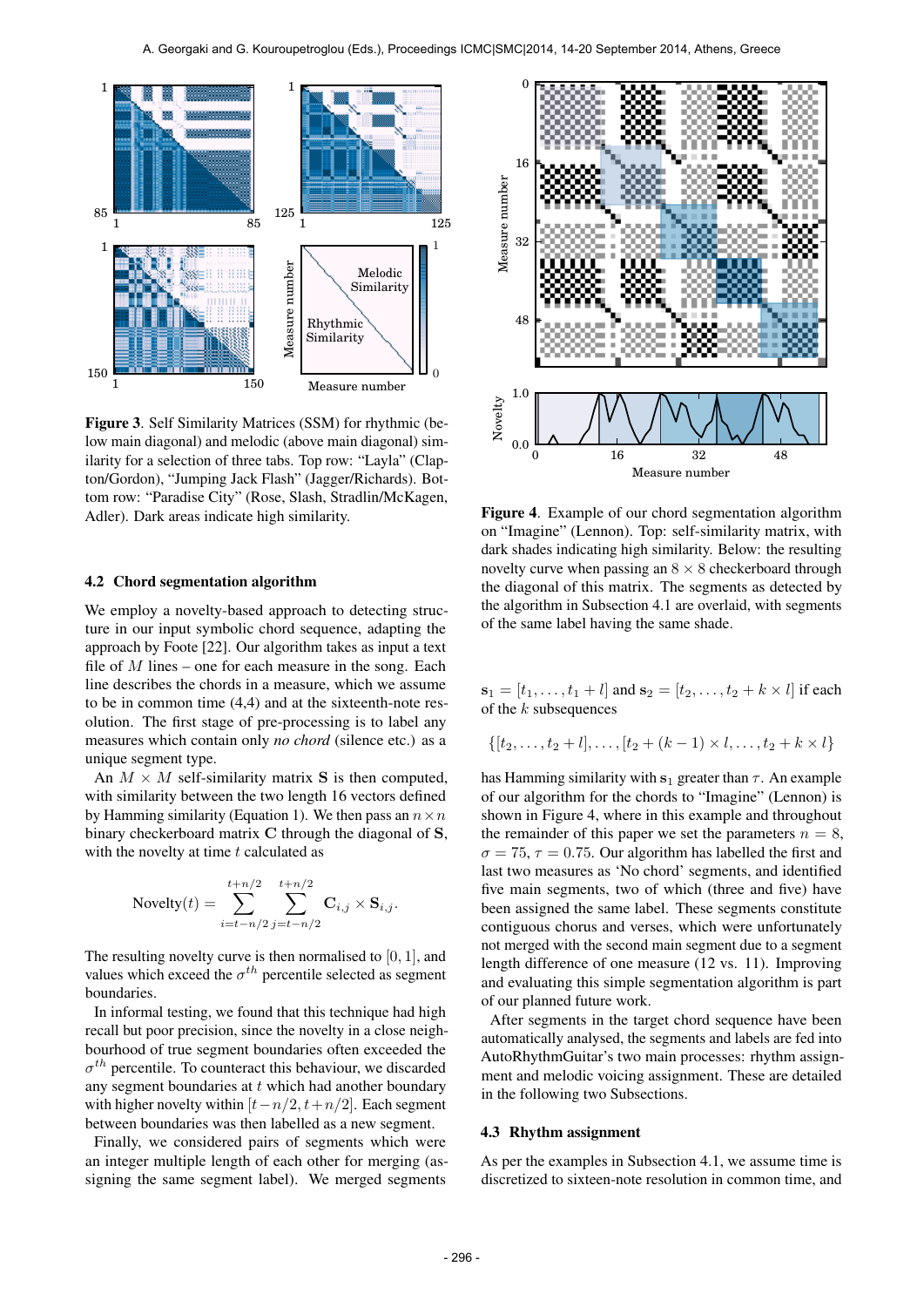denote the rhythm of a measure as  $\mathbf{r} \in \{0, 1, 2, 3\}^{16}$  (recall the rhythmic states: note onset, held note, rest, muted note).

The total number of unique rhythmic measures under this model is  $4^{16}$ , although we believe the number of rhythms of this type used by popular music guitarists to be far fewer than this in practice. For this reason, in this paper we take an *example-based* approach to rhythm assignment. That is to say, the generated rhythms will come directly from our training data. However, the question remains as how to assign one of the training rhythms to each of the test measures.

In tackling this problem, we assume that guitarists have a number of rhythmic styles at their disposal, with each style consisting of a set of similar rhythms. For example, one rhythmic style might consist mostly of rests with the occasional muted sixteenth note, whilst another might consist only of quarter and half note onsets. To discover these groupings, we therefore clustered our training rhythms.

To set the number of desired clusters  $c$ , we turn to our input chord sequence, which we assume has been segmented into s distinct segment types via the algorithm in 4.2. It is clear to us that in order to maximise the rhythmic distinction between segments (thus emulating the behaviour seen in 4.1), we should set  $c = s$ .

To see this, suppose  $c < s$ . Then there are fewer rhythmic clusters than distinct segments, and some segments would have the same rhythmic style, which we consider undesirable. Conversely, if  $c > s$  then there are more rhythmic clusters than segments and some rhythmic styles would have to be discarded. Furthermore, the rhythmic clusters in this scenario will be less well separated than if  $c \leq s$ .

The rhythms obtained from the training data were therefore clustered into s clusters. We opted for the spectral clustering algorithm, which takes an input an arbitrary distance measure between data points (for which we used the Hamming distance, 1− Equation (1)). Seeing no other obvious way to proceed, we matched the resulting rhythm cluster  $i$  to chord segment  $i$  randomly. However, in sampling from rhythm cluster  $j$ , we sample an example rhythm  $r$  from cluster  $j$  with probability proportional to the frequency of  $\bf{r}$  in j. This ensures that more common rhythms within a cluster are more likely to appear in the output.

### 4.4 Melodic voicing assignment

Through the processes in Subsections 4.2 and 4.3, we have segmented the target chord sequence into labelled segments and have assigned rhythms to each measure. Our task now is to assign a *state* (recall: a model state is a list of string and fret pairs) to each note onset.

# *4.4.1* n*–gram modelling*

Recall one of our goals is to create *playable* guitar tablature (see challenges, Subsection 1.2). To this end, whilst a chord is constant within a measure we use  $n$ -gram modelling, a technique popular for modelling many time-dependent stochastic processes including automatic speech recognition [23] and chord estimation [24].

For each chord in the training data, we therefore collected *initial* and *bigram* counts for each state. A melodic voicing assignment for a chord  $y$  is then produced by first sampling from the initial distribution for  $y$ , followed by a biased random walk on the state distribution for  $y$ . However, before normalising our counts to form probability distributions, we first transposed our data, as detailed below.

#### *4.4.2 Transposition*

In order to maximally exploit the available training data and our model's generalisation potential, all training chords and states (except those which contained open strings) were transposed up and down the guitar neck to increase the number of state-to-state transitions witnessed. The underlying assumption which facilitates this is that a guitarist's melodic voicing approach is pitch-independent. In other words, that each of the first three guitarists in Figure 2 would equally likely play the same melodic patterns a fret higher if presented with a C $\sharp$  major chord instead of C major chord, analogously for one fret down / B major chord etc.

We therefore transposed each state in the initial and bigram counts for every chord down the neck until the lowest fret played was equal to 0, and up the neck until the highest fret played was equal to a pre-defined maximum, which we set to be 12. The counts for the original state were then added to the counts for the transposed chords. After this was completed for every chord and state, the resulting counts were normalised to sum to unity.

This 'transposition trick' means that data for chords in more common guitar keys ( the 'open' keys: G, C, D for example) may be used to train models for keys in which there is likely to be less data  $(Ab, Bb)$  etc. which do not feature convenient open string pitches in standard tuning), all the while meaning it is likely that each bigram with nonzero probability is playable (since it appeared at least once, perhaps transposed, in the training data). Crucially, it also allows AutoRhythmGuitar to generalise to chord labels not seen in the training data (addressing one of the challenges of this work, see 1.2), so long as the unseen chord *type* (major, diminished etc) appears at least once.

#### *4.4.3 State-to-state distance*

Using the above techniques we found that our model produced playable tab whilst a chord was constant, but that between chords unplayable sequences were sometimes introduced, due to the model sampling from the initial distribution for the next chord with no knowledge of the current hand position. To counteract this behaviour we introduced a state-to-state distance inspired by Hori et al. [1].

The distance proposed in [1] takes into account the fingering arrangements of both states as well as the time allowed for the change, allowing for greater movement if time allows. They define the distance  $D$  to  $s_2$  from  $s_1$  given  $t$ (elapsed time) via a modified Laplace distribution:

$$
D_{\text{state}}(s_2|s_1, t) = \frac{1}{2t} \exp\left(-\frac{|I_2 - I_1|}{t}\right)
$$

$$
\frac{1}{1 + I_2} \frac{1}{1 + W_2} \frac{1}{1 + N_2},\tag{2}
$$

where  $t$  indicates the time since the last note was fretted,  $I_1$ and  $I_2$  are the index finger positions of states  $s_1$  and  $s_2$ ,  $W_2$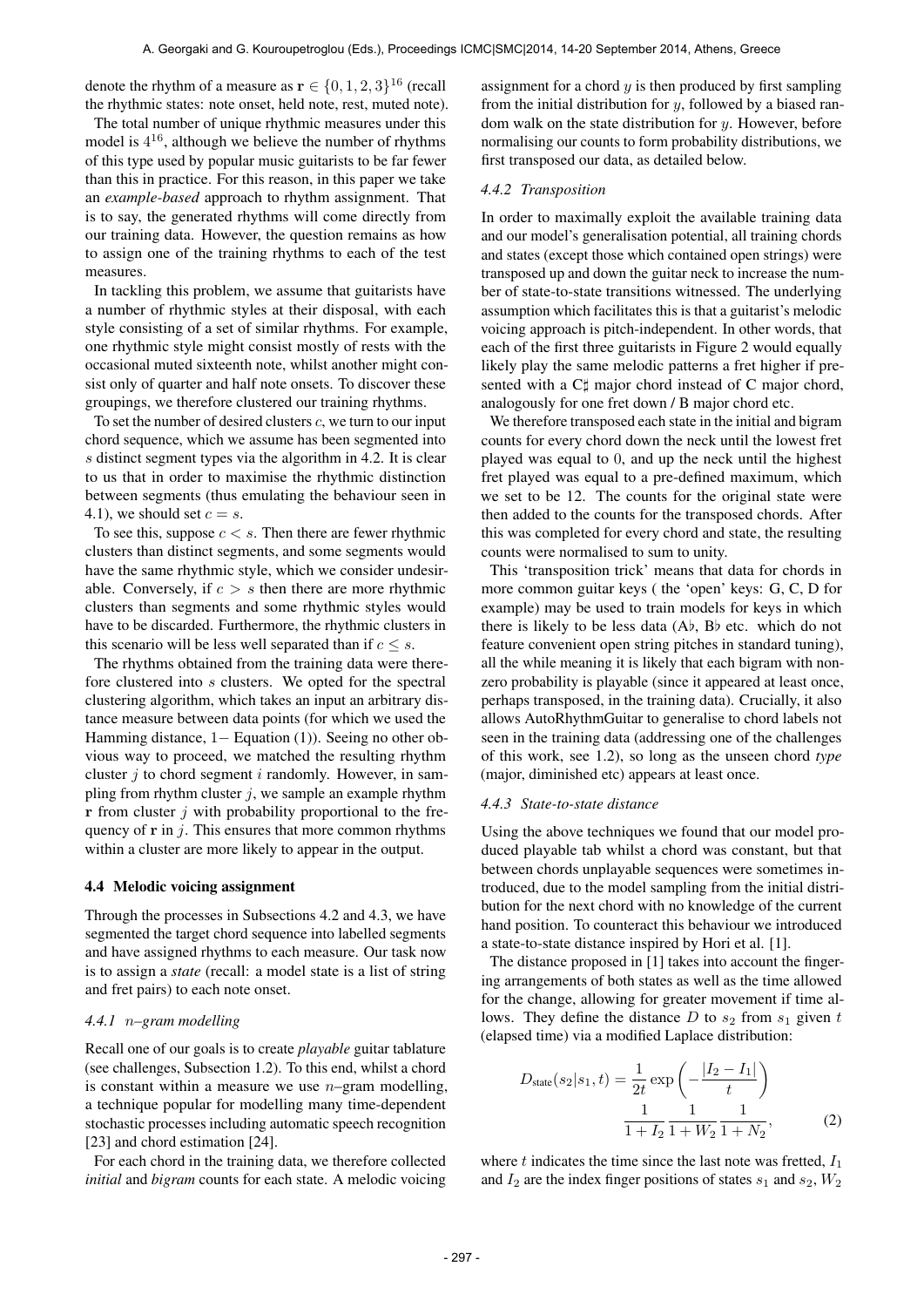is the 'fret span' of  $s_2$  (max. fret minus min. fret), and  $N_2$ is the number of fingers used in  $s_2$ .

We use Equation (2) as above with the following simplifications, given we had no fingering data for our states. We set  $I_1$ ,  $I_2$  to be the minimum fret for each state. We assume the number of fingers used is equal to the number of nonopen string notes in the state. This assumption is valid for all single notes and most chords, except those which use barres.

Finally then, we set the probability  $p$  of the first state of a chord  $y$  being  $s$  given a time lapse of  $t$  equal to a weighted sum of the initial probability of s given y,  $P_{\text{ini}}(s|y)$  and the distance from to this state from the previous model state:

$$
p = \alpha P_{\text{ini}}(s|y) + (1 - \alpha)D_{\text{state}}(s|\text{previous state}, t).
$$

In our experiments for this paper we set  $\alpha = 0.5$  without any attempt to optimise performance.

### 4.5 Guitar-specific ornaments

After the rhythms and states for our target chord sequence have been assigned, we added guitar-specific ornaments to enhance the realism of AutoRhythmGuitar's output, addressing some of the challenges mentioned in Subsection 1.2. Specifically, we allow a hammer-on (note sounded by 'hammering' from one fret on a string to a higher fret without plucking/picking), pull-off (analogously) or slide (glissando) between states, with the probabilities of these special transitions between states occurring learnt from the data using the method detailed in Subsection 4.4 (including transposition). Note that these ornaments may be learnt in an artist-specific manner, using the exact same methodology as for the state transitions, by selectively sampling our training data.

### 4.6 Structural consistency

Finally, if the current measure is part of a segment for which content has already been generated, AutoRhythmGuitar simply repeats this content. This is conducted to emulate the behaviour seen in Figure 3, and to produce a *structurally consistent* composition.

# 5. EXPERIMENTS

# 5.1 Training Data

We choose five well-known guitarists (Jimi Hendrix, Keith Richards, Jimmy Page, Slash, Eric Clapton) to train our model, and downloaded ten digital tabs (GuitarPro format files) for each guitarist (song titles available on our Vimeo page, see Subsection 5.3). The guitarists and tabs were chosen according to popularity (measured by number of available tabs) and quality (similarity to audio recording and author knowledge) with songs chosen which were (at least predominantly) in common time and standard tuning (or down one semitone, which is easily transposed). Where more than one tab was available for a song, the most accurate or complete tab was chosen. Each digital tab was then converted to MusicXML format via GuitarPro for analysis.

Chord annotations and hierarchical beat structure (downbeat and main pulse) for each song were then obtained automatically using the online service Songle [25] using the official YouTube video as input, and were subsequently checked and edited for correctness by an expert musician.

# 5.2 Algorithmic evaluation

In this Subsection, we investigate if our model is able to model rhythmic and melodic rhythm guitar styles. This is realised by training models for our five guitarists of choice and comparing summaries of the distributions obtained. If the distributions are significantly non-homogeneous, it gives evidence that each model represents a different style (if indeed each guitarist has a unique style).

To this end, we trained five models and computed summary distributions as follows. Each rhythm  $\mathbf{r} \in \{0, 1, 2, 3\}^{16}$ in the training set was converted to a categorical '1-of-4' vector  $\hat{\mathbf{r}} \in \{0, 1\}^{64}$ . These vectors per measure were then summed over the songs and normalised per sixteenth note, resulting in a vector for each artist which represents the probability of a note onset, held note, rest, or muted note at each of the sixteen metric positions. For each chord, we computed the probability of each state associated with this chord occurring by simply counting and normalising.

Distributions  $P(x)$ ,  $Q(x)$  were then compared based on the Kullback-Leibler (KL) divergence:

$$
D_{\text{KL}}(P||Q) = \sum_{i} \ln\left(\frac{P(i)}{Q(i)}\right) P(i). \tag{3}
$$

For rhythmic similarity, we used the symmetric KL-divergence:

$$
D_{\text{KL}}(P,Q) = D_{\text{KL}}(P||Q) + D_{\text{KL}}(Q||P). \tag{4}
$$

For melodic similarity however, we conditioned Equation (3) on the probability of each chord occurring:

$$
D_{\text{KL}}(P(s|y)||Q(s|y)) = \sum_{y} P(y) \sum_{s} \ln\left(\frac{P(s|y)}{Q(s|y)}\right) P(s|y),
$$

where  $P(y)$  is the probability of chord y occurring and s are the states for chord  $y$ . This divergence was then made symmetric analogously to Equation (4). The results of these experiments can be seen in Figure 5. We see few areas of self-similarity and a fairly high degree of homogeneity, indicating that the distributions are 'far apart', giving evidence that rhythm guitarists have a distinct style, which AutoRhythmGuitar has effectively modelled. In both Subfigures the higher distances in row/column 4 suggest that Keith Richards' rhythmic and melodic style are the most unique seen in the dataset (see also 5.3).

# 5.3 Qualitative analysis

Since our system outputs MusicXML, it can be easily imported into a variety of existing software packages for synthesis. To assess the quality and playability of the tabs our system generates, we therefore trained one model for each of the five guitarists listed above and imported our model's output into GuitarPro. We chose "Imagine" (Lennon) as a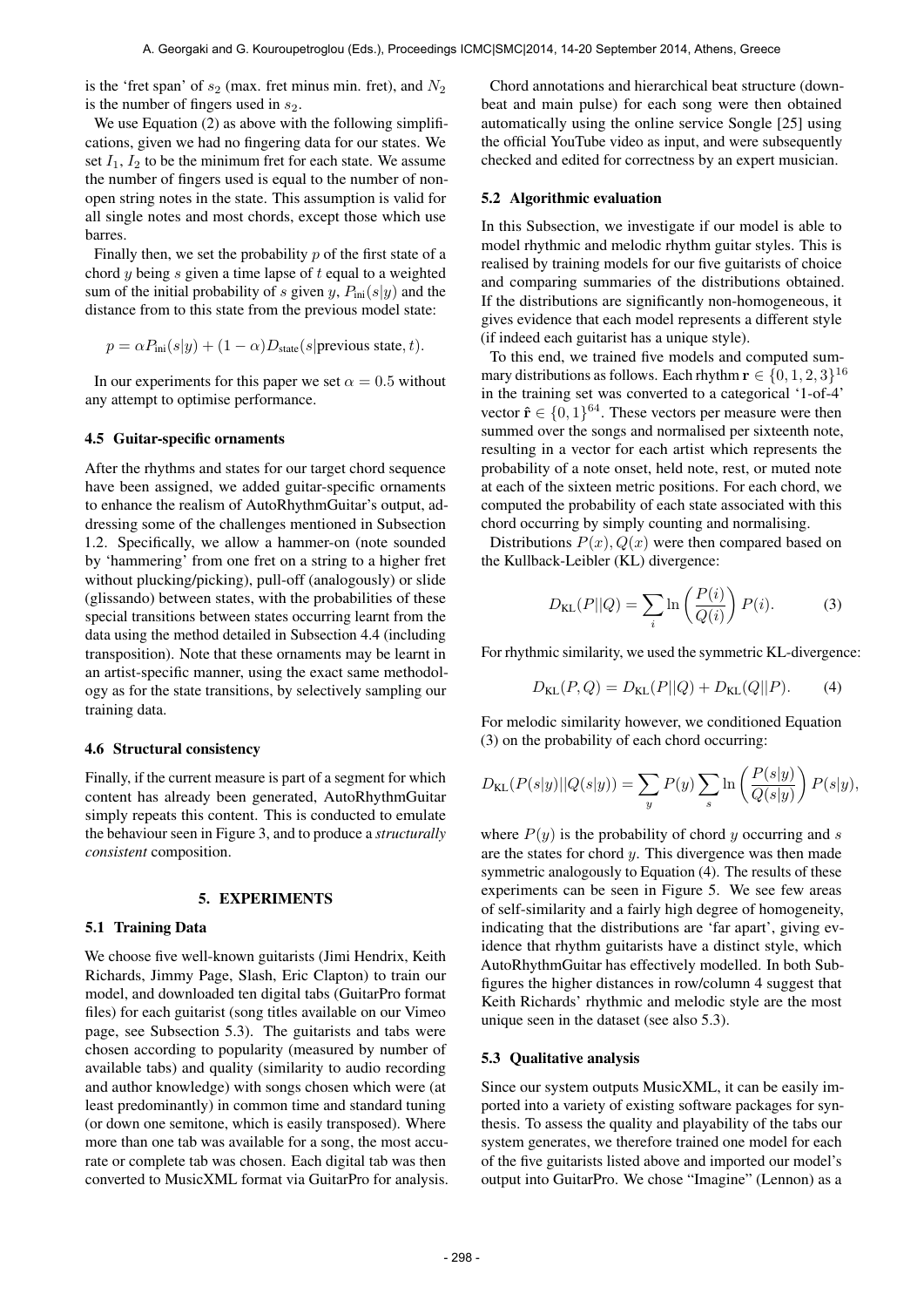

Figure 5. Rhythmic/Melodic (left/right) KL-divergence between guitarists.  $[°C', 'H', 'P', 'R', 'S'] =$  Eric Clapton, Jimi Hendrix, Jimmy Page, Keith Richards, Slash. The difference in magnitude between the plots is due to the melodic model having many more states than the rhythmic model.

test case as it is a well-known song with an interesting array of chords which does not feature a guitar part.

We synthesized the output of our model in GuitarPro with an appropriate backing track consisting of piano, drums, melody line and cello, and selected an appropriate guitar tone for each artist. The results are available for viewing at our Vimeo page<sup>5</sup>, which we encourage the reader to visit whilst reading the remainder of this Subsection. A small number of examples can also be seen in Figure 6. Our comments on the output (which can also be found in the video descriptions) make up the remainder of the current Subsection.

# *5.3.1 Jimi Hendrix*

Jimi Hendrix's unique rhythm guitar style appears to be modelled effectively using AutoRhythmGuitar. Throughout the first verse we see partial chords (over the C chord, see Figure 6) and melodic phrases using an added ninth (F chord). An unexpected benefit of implementing muted notes also occurs in this verse: the muted note (measure 3) allows the player time to move back to first position. In the chorus, we see an A minor shape (measure 14) not exploited by many guitarists, although AutoRhythmGuitar has used it to minimise the amount of fretting hand movement required. The remainder of the chorus features typical partial chords and some interesting passing tones typical of his style.

Subsequent verses feature melodic phrases with many guitar-specific ornaments such as slides (see Figure 6) and hammer-ons. The final sections (from measure 26) feature extensive use of rapid muted notes (measure 31), his 'thumb over the top' technique (measure 27) and more partial chords (measure 30).

# *5.3.2 Keith Richards*

Suspended chords are commonly used by Keith Richards, and this is reflected from the outset in this model output (Csus4 over C chord, measure 2, see also Figure 6). The slightly unusual jump from twelfth fret to first position (measure 3) is a result of the  $\alpha$  parameter too strongly enforcing the fretboard locality constraint, when moving

from measure 2 to measure 3. The chorus and second verse are both harmonically sound and also playable, and feature a major chord voicing not used by any other guitarists in our dataset (measure 20).

The advantage of using a state-to-state distance is clearly highlighted in measures 27-28, however: with hardly any fretting hand movement, the player is able to provide a melodic voicing for three distinct chords. The chord voicing for the F chord in measure 26 with the additional fifth note on the top E string is also unique to Keith Richards in our dataset, and is repeated over the E7 measures in this song. The final unique section (measures 37–45) feature a more minimal rhythm guitar approach, with just single notes or diads highlighting the underlying chords.

#### *5.3.3 Jimmy Page*

AutoRhythmGuitar's output in the style of Jimmy Page begins with melodic passages over the C chord and a challenging fretboard movement over the F chord, meaning that some manual tuning of the parameter  $\alpha$  might be required to increase playability for this piece. However, in the subsequent verse these issues are not seen, and the chorus shows the first case of Page's arpeggio style (measure 26).

Measure 30 then introduces the non-diatonic  $B\flat$  note, although the result is in fact harmonious. The concluding verse again uses arpeggios, this time over an entire measure (measure 37 and Figure 6). Note again AutoRhythmGuitar's ability to select an appropriate F chord voicing (eighth position) to closely match the previous measure's final state.

# *5.3.4 Slash*

Slash's approach to rhythm guitar playing is typical of the hard rock style, and this is evident immediately from this output. The rhythmic approach is exclusively eighth notes in the first verse, with melodic voices consisting of either a repeated root note or fifth chord (see measure 2, Figure 6). Note again that there are many ways in which these melodic voices could be played, but that AutoRhythmGuitar has selected a pair which involve minimal fretting hand movement. The first chorus then introduces some muted notes in between this same basic approach (measure 16).

The second verse continues this theme, but unfortunately contains an almost impossible jump from open position C to two G notes an octave apart (measure 18). The refrain (beginning measure 30) features some slight dissonance (C and B notes over a C major chord, measure 31) but this could be an aspect of Slash's playing, since it appears in our training data. The final unique section is very minimal, featuring single sustained root notes.

# *5.3.5 Eric Clapton*

The first verse of this output features simple fifth chords and diads (see Figure 6), with some additional percussive muted notes. In the chorus, the A minor chord is arpeggiated, and there is a pleasant melodic line in harmonised sixths, although some dissonance is introduced with the Eb over the F chord. This we discovered was due to us incorrectly labelling a dominant 7 chord as a major chord in the training data.

<sup>5</sup> <https://vimeo.com/user25754596/videos>